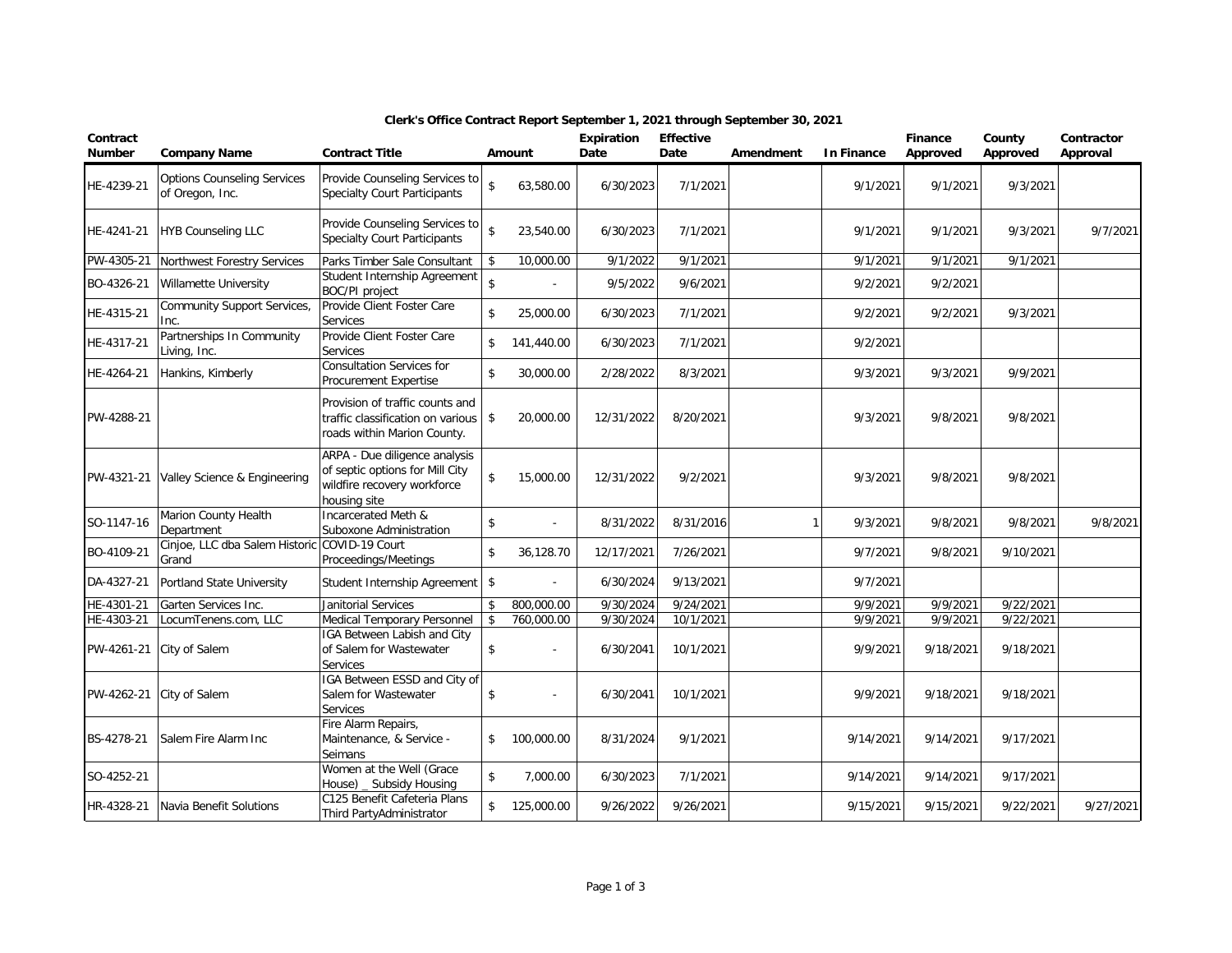| PW-4332-21 | Clair Company Inc                        | <b>Building Permit Plans Reviews</b><br>& Inspections as required<br>2021-2023                                                                | \$           | 25,000.00       | 12/31/2024 | 9/22/2021  | 9/17/2021 | 9/18/2021  | 9/18/2021  |            |
|------------|------------------------------------------|-----------------------------------------------------------------------------------------------------------------------------------------------|--------------|-----------------|------------|------------|-----------|------------|------------|------------|
| PW-4335-21 | David Evans & Associates Inc.            | A&E services contract for<br>design of ADA curb ramps on<br>39th Ave NE                                                                       | \$           | 94,498.93       | 6/30/2023  | 9/28/2021  | 9/17/2021 | 9/17/2021  | 9/20/2021  |            |
| PW-4338-21 | Universal Recycling<br>Technologies, LLC | Peripheral E-Waste Transport<br>& Recycling 2022                                                                                              | \$           | 10,000.00       | 12/31/2022 | 1/1/2022   | 9/17/2021 | 9/18/2021  | 9/18/2021  |            |
| PW-4340-21 | Salem Environmental<br>Education         | <b>Waste Reduction Volunteer</b><br>Program Curriculum                                                                                        | \$           | 10,000.00       | 9/30/2022  | 10/1/2021  | 9/17/2021 | 9/18/2021  | 9/18/2021  |            |
| PW-4343-21 | ACF West Construction Co.<br>Inc.        | North Marion Tarp Acquisition<br>and Installation                                                                                             | \$           | 82,040.00       | 12/31/2021 | 10/1/2021  | 9/17/2021 | 9/17/2021  | 9/20/2021  |            |
| SO-4333-21 | Oregon Department of<br>Corrections      | OR DOC IGA # 6172 _ 21-23<br>State Plan                                                                                                       |              | \$27,500,584.00 | 6/30/2023  | 7/1/2021   | 9/17/2021 | 9/18/2021  | 9/29/2021  |            |
| BS-4339-21 | Outdoor Fence Company                    | PW Bldg #1 Automatic Gate<br>Replacement                                                                                                      | \$           | 8,877.00        | 6/30/2022  | 10/1/2021  | 9/20/2021 | 9/20/2021  | 9/20/2021  |            |
| IT-4342-21 | Can-Am Technologies, Inc.                | Support of Teller Point of Sale<br>System                                                                                                     | $\mathbf{s}$ | 90,000.00       | 9/25/2025  | 9/26/2021  | 9/20/2021 | 9/20/2021  |            |            |
| HE-4316-21 | Josefina Figueroa                        | Provide Client Foster Care<br>Services                                                                                                        | \$           | 31,000.00       | 6/30/2023  | 7/1/2021   | 9/21/2021 | 9/21/2021  | 9/23/2021  |            |
| HE-4299-21 | Ursula Whiteside PLLC                    | Suicide Day Training                                                                                                                          | \$           | 5,000.00        | 9/8/2021   | 8/18/2021  | 9/22/2021 | 9/22/2021  | 9/24/2021  |            |
| BO-4352-21 |                                          | CDBG / HOME Investment<br>Partnerships Program -<br>Software and Support                                                                      | \$           | 62,000.00       | 9/30/2026  | 10/1/2021  | 9/23/2021 | 9/23/2021  |            |            |
| LE-4360-21 |                                          | FY2021 Library Services and<br>Technology Act (LSTA) ARPA<br>Grant                                                                            | \$           | 5,000.00        | 9/30/2022  | 9/26/2021  | 9/23/2021 | 9/23/2021  | 9/27/2021  | 7/29/2021  |
| PW-4057-21 | David Evans & Associates Inc.            | A&E Services for the<br>Hazelgreen Rd NE: Pudding<br><b>River Bridge</b>                                                                      | \$           | 874,982.13      | 10/31/2025 | 10/13/2021 | 9/23/2021 | 9/29/2021  | 10/6/2021  |            |
| PW-4355-21 | Radio Technology Services                | Radio Communications Project<br>Management Consultant                                                                                         | \$           | 190,500.00      | 6/30/2023  | 10/18/2021 | 9/23/2021 | 9/24/2021  | 10/6/2021  |            |
| IT-4334-21 | Dell Marketing LP                        | Licensing and Support of<br>Microsoft Products and<br>Enterprise Agreement (EA)<br>Management                                                 |              | \$4,500,000.00  | 9/30/2027  | 10/1/2021  | 9/27/2021 | 9/27/2021  | 9/29/2021  | 9/28/2021  |
| BO-4366-21 |                                          | HOME-ARP Grant Agreement                                                                                                                      |              | \$2,251,172.00  | 9/20/2030  | 9/28/2021  | 9/28/2021 | 9/28/2021  | 9/28/2021  | 9/21/2021  |
| PW-4364-21 | WesTech Engineering, Inc.                | <b>BEACHIE CREEK - A&amp;E</b><br>services contract for civil site<br>improvements and utility<br>pathways for the Evans Haven<br>Development |              | \$ 168,000.00   | 12/31/2022 | 10/5/2021  | 9/28/2021 | 10/29/2021 | 10/30/2021 | 10/5/2021  |
| BO-4373-21 | Oregon Business Developmen<br>Department | 2020 Wildfire Building &<br>Planning Department Staffing<br>Project                                                                           | \$           | 975,000.00      | 6/30/2023  | 10/6/2021  | 9/29/2021 | 9/29/2021  | 10/6/2021  | 10/22/2021 |
| HE-4283-21 |                                          | Student InternshipAgreement   \$                                                                                                              |              |                 | 9/30/2024  | 9/15/2021  | 9/29/2021 | 10/2/2021  | 10/2/2021  |            |